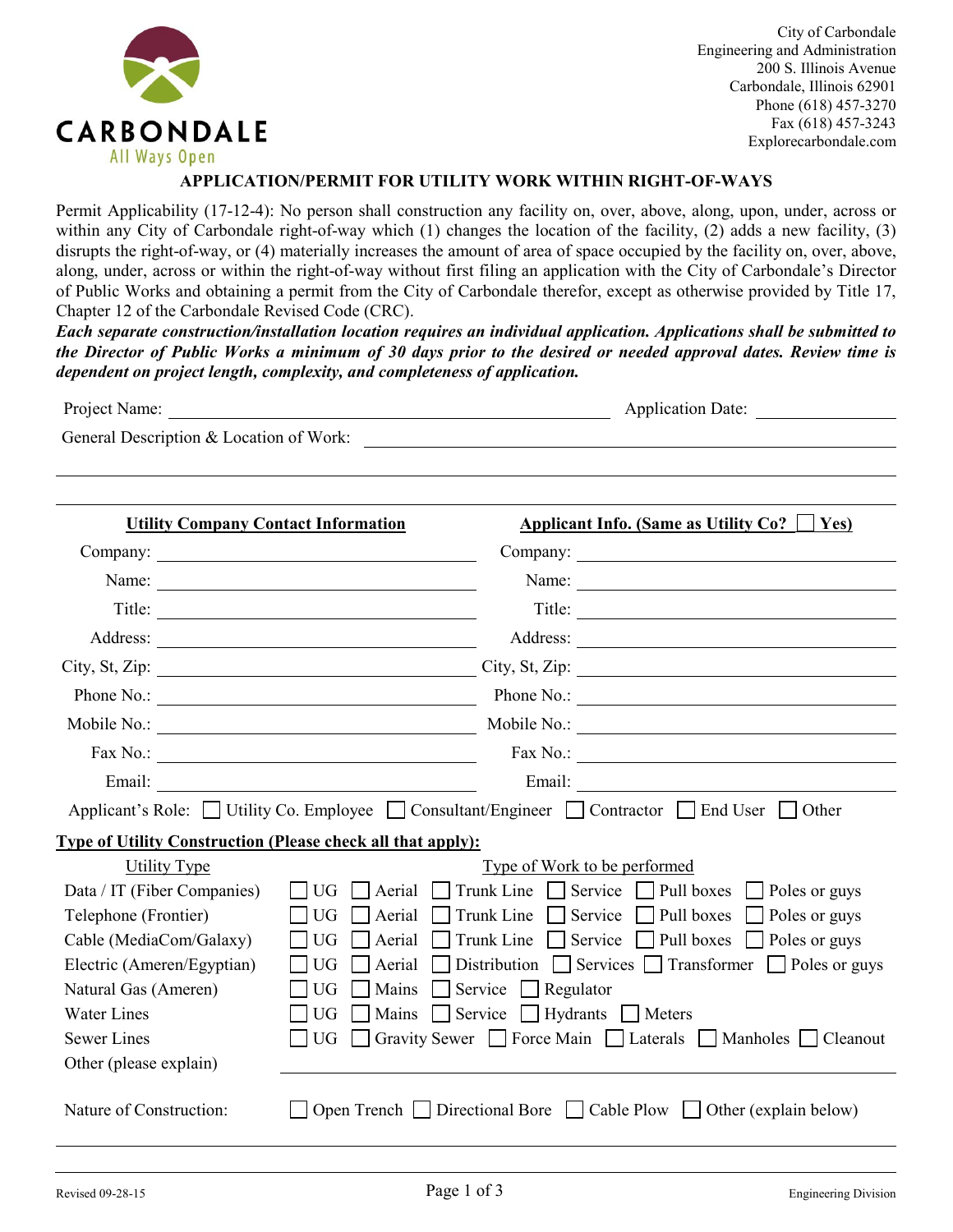## **Required Information & Attachments:**

|                                          | Check applicable box                                                            | City Use Only                         |
|------------------------------------------|---------------------------------------------------------------------------------|---------------------------------------|
| Written Traffic Control Plan             | $\Box$ Attached $\Box$ On-file with the City                                    | Acceptable? $\Box$ Yes $\Box$ No      |
| <b>Emergency Contingency Plan</b>        | Attached $\Box$ On-file with the City                                           | $\Box$ Yes $\Box$ No<br>Acceptable?   |
| Insurance                                | Attached $\Box$ On-file with the City                                           | $\Box$ Yes $\Box$ No<br>Acceptable?   |
| Security Fund                            | $\Box$ Attached $\Box$ On-file with the City                                    | Acceptable? $\Box$ Yes $\Box$ No      |
| Plans/Drawings (see requirements)        | $\Box$ Attached $\Box$ Not Applicable                                           |                                       |
| Application Fee $(\$150 + \$0.10$ /foot) | $\Box$ Enclosed $\Box$ City to Invoice (permit will not be approved until paid) |                                       |
| Total length of utility line(s):         |                                                                                 | (Lineal feet within the right-of-way) |
| Other Documents (please list):           |                                                                                 |                                       |

The undersigned hereby agrees to adhere to all applicable requirements of Title 17, Chapter 12 "Construction of Utility Facilities within the City rights-of-way" of the Carbondale Revised Code (CRC); and understands that submission of an application does not guarantee approval of the project or use of right-of-ways. There are some right-of-way corridors in the City where installation of underground utilities is not allowed or possible and will not be permitted; in these instances private easements will need to be obtained at the sole cost and effort of the Utility Company.

It is further understood and agreed that upon completion of the work, all streets, alleys, and ditches, etc., shall be restored to a condition as good as or better than its original state and to the satisfaction of the CITY OF CARBONDALE.

The Utility Company shall indemnify, and save harmless the CITY OF CARBONDALE, its officers and employees, from all suits, actions, claims or costs of any character because of any personal injuries or property damages resulting from the construction, operation, or maintenance of said facility, in, upon and above said streets and alleys.

| The proposed work planned to begin on or about the $\_\_\_$ , day of $\_\_\_\_$ , 20, $\_\_\_$ ; and is anticipated |                                                                       |                                                                                                                                                                                                                                                                                                                    |                                                                |  |
|---------------------------------------------------------------------------------------------------------------------|-----------------------------------------------------------------------|--------------------------------------------------------------------------------------------------------------------------------------------------------------------------------------------------------------------------------------------------------------------------------------------------------------------|----------------------------------------------------------------|--|
| to be completed within calendar days. (per 17-12-5 of the CRC, normal review time is 15-45 days)                    |                                                                       |                                                                                                                                                                                                                                                                                                                    |                                                                |  |
| Signature of Utility Company Representative                                                                         |                                                                       | Title                                                                                                                                                                                                                                                                                                              |                                                                |  |
| <b>Application Intake Engineering Division Review:</b>                                                              |                                                                       |                                                                                                                                                                                                                                                                                                                    |                                                                |  |
| Application #: Date Application Rec'd by City: / /                                                                  |                                                                       | By:                                                                                                                                                                                                                                                                                                                |                                                                |  |
| Required Application Fee: \$                                                                                        |                                                                       |                                                                                                                                                                                                                                                                                                                    | Is the required application fee included? $\Box$ Yes $\Box$ No |  |
| Is the application complete? $\Box$ Yes $\Box$ No                                                                   | $\Box$ Rejected Is an IDOT permit also required? $\Box$ Yes $\Box$ No |                                                                                                                                                                                                                                                                                                                    |                                                                |  |
| Comments:                                                                                                           |                                                                       |                                                                                                                                                                                                                                                                                                                    |                                                                |  |
|                                                                                                                     |                                                                       |                                                                                                                                                                                                                                                                                                                    |                                                                |  |
| Anticipated application review time / approval date:                                                                |                                                                       |                                                                                                                                                                                                                                                                                                                    |                                                                |  |
| Initial Review By:                                                                                                  | Date:                                                                 | $\sqrt{2}$ $\sqrt{2}$ $\sqrt{2}$ $\sqrt{2}$ $\sqrt{2}$ $\sqrt{2}$ $\sqrt{2}$ $\sqrt{2}$ $\sqrt{2}$ $\sqrt{2}$ $\sqrt{2}$ $\sqrt{2}$ $\sqrt{2}$ $\sqrt{2}$ $\sqrt{2}$ $\sqrt{2}$ $\sqrt{2}$ $\sqrt{2}$ $\sqrt{2}$ $\sqrt{2}$ $\sqrt{2}$ $\sqrt{2}$ $\sqrt{2}$ $\sqrt{2}$ $\sqrt{2}$ $\sqrt{2}$ $\sqrt{2}$ $\sqrt{2$ | AM / PM                                                        |  |
| Conoral Conditions and Roquiromonts.                                                                                |                                                                       |                                                                                                                                                                                                                                                                                                                    |                                                                |  |

#### **General Conditions and Requirements:**

- Notify the City a minimum of forty eight (48) hours prior to commencing any work at (618) 457-3270.
- Detailed drawings and plans are required for permit review. Per 17-12-4(C)(6) plan scale shall not exceed 1"-30' and shall accurately show existing right-of-way lines, topographic features, existing utilities and the like.
- Provide a minimum of 10' horizontal and 2' vertical separation from all City Utilities (water, sanitary, storm, etc.).
- Provide a minimum 4' depth at intersections with traffic signals to clear traffic signal conduits.
- Provide tracer wire with all conduits and/or utilities.
- No above ground facility or utility markers are allowed.
- Provide "Record" drawings showing exact placement of underground utilities and appurtenances including depths from existing grade to conduits, utility lines, etc. within 30 days of construction completion.